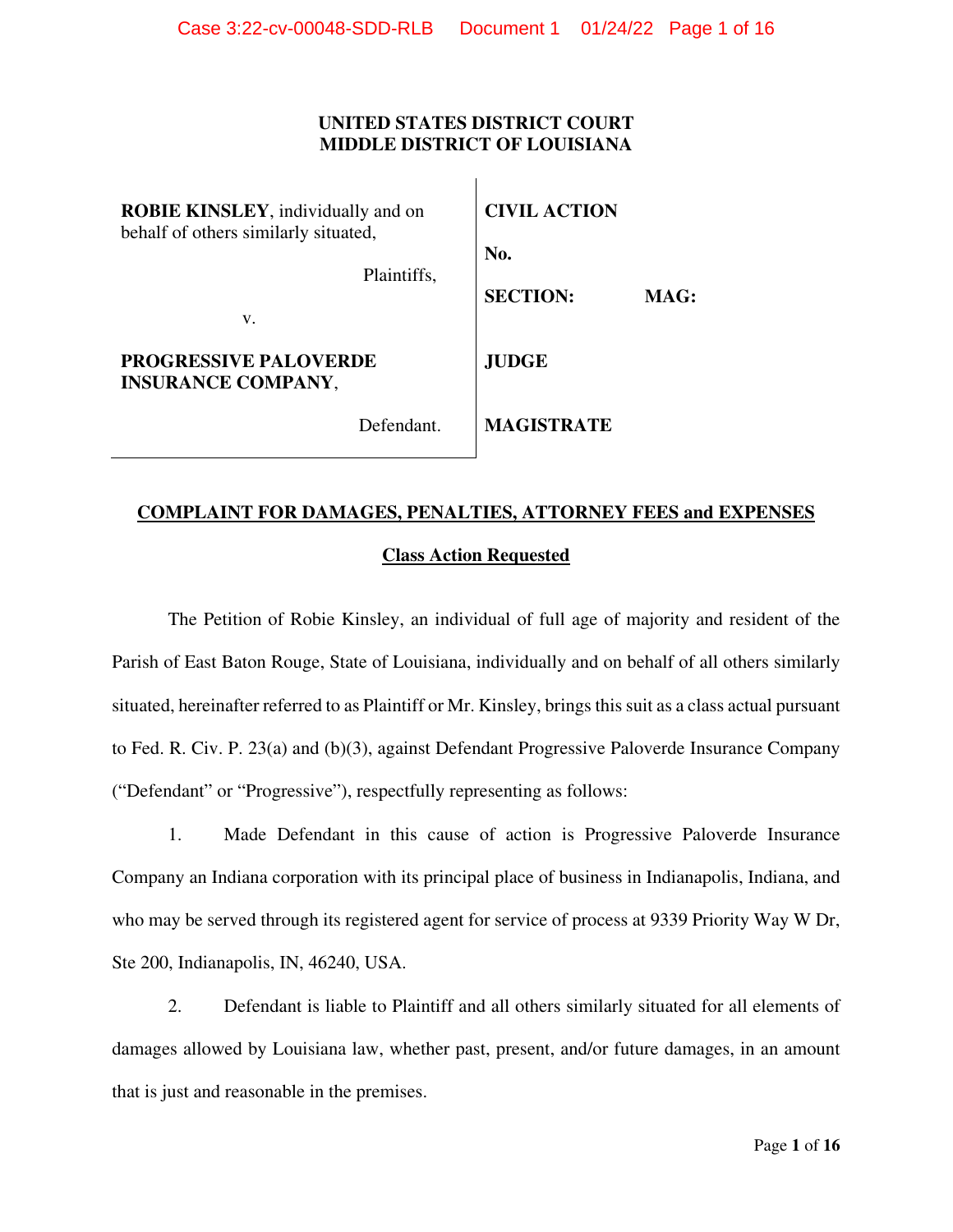#### **JURISDICTION**

3. This Court has subject matter jurisdiction pursuant to 28 U.S.C. §1332(d), because (a) Plaintiff is a member of a putative class, which consists of at least 100 members, and Plaintiff and Defendant are citizens of different states; (b) the amount-in-controversy exceeds \$5 million dollars; and (c) none of the exceptions under §1332(d) apply to this claim.

4. At all relevant times, Plaintiff and putative class members were Louisiana policyholders and residents, and Defendant is a foreign corporation licensed to do business and transact in insurance in Louisiana.

# **VENUE**

5. Venue is proper in this court because a substantial portion of the acts and course of conduct giving rise to the claims alleged occurred within the district and Defendant is subject to personal jurisdiction in this district. Plaintiff is a citizen of the State of Louisiana, residing and domiciled in the Parish of East Baton Rouge.

#### **NATURE OF THE CASE**

6. Defendant is an automobile insurer in Louisiana and provides, *inter alia*, coverage for first-party property damage under collision and/or comprehensive coverage. Such policies, issued to Plaintiff and all putative Class Members, are form policies that promise to pay for loss up to a limit on liability of actual cash value ("ACV").

7. Most car accidents are "partial" losses, which is the term used where insurers (including Defendant) pay to repair the damage to a vehicle. Where repair of the vehicle is impossible or uneconomical, however, the loss is considered a "total loss." When Defendant determines that a vehicle is a total loss it elects to pay the vehicle's ACV.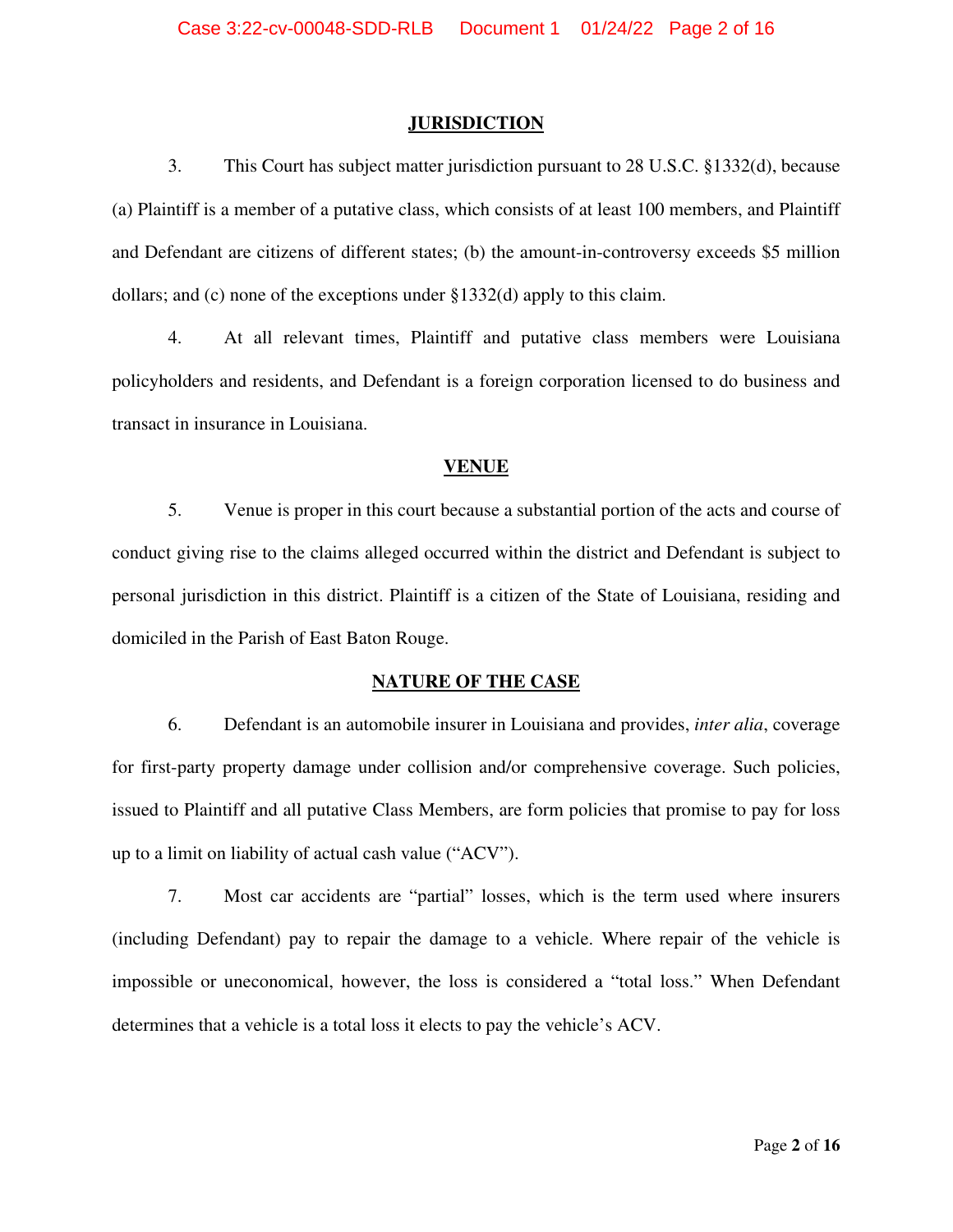#### Case 3:22-cv-00048-SDD-RLB Document 1 01/24/22 Page 3 of 16

8. Total loss scenarios are taxing. Not only has the insured likely suffered more than a minor accident – and thus are often dealing with potential medical injuries – but there are numerous insurance-related issues, such as payment for storage, investigation of the vehicle and claim, finding a replacement vehicle, and so forth.

9. Louisiana law, in an attempt to minimize the uncertainty surrounding total loss situations, prescribed certain regulatory requirements that all insurers must follow when reimbursing insureds after their vehicle is determined a total loss.

10. Specifically, LSA-R.S. 22:1892B(5) governs the adjustment and claim payment for total-loss vehicles, *i.e.*, where insurers decline to repair a vehicle and choose to instead base its payment on the vehicle's actual cash value. The statute requires payment of "the actual cost to purchase a comparable vehicle" and prescribes three methods by which insurers can derive such cost. *Id*.

11. The options are: (1) A fair market value survey using qualified retail automobile dealers in the local market; (2) the "retail cost as determined from a generally recognized used motor vehicle industry source…"; or (3) an expert appraiser selected and agreed to by both the insurance company and the insured. LSA-R.S. 22:1892B(5)(a)-(c).

12. Unsurprisingly, given that Louisiana requires payment of the *actual* cost to purchase a comparable vehicle, at least two of the methods permitted – the fair market survey method and the industry source method – require use of the retail cost of the vehicle. This requirement prevents insurers from artificially devaluing totaled vehicles by using unreliable Craigslist postings from private sellers, or suspect price listings from "buy-here-pay-here" type car sellers. Instead, Louisiana requires use of "qualified retail" car dealers and "recognized used motor vehicle industry sources" to determine the "retail cost" of comparable vehicles.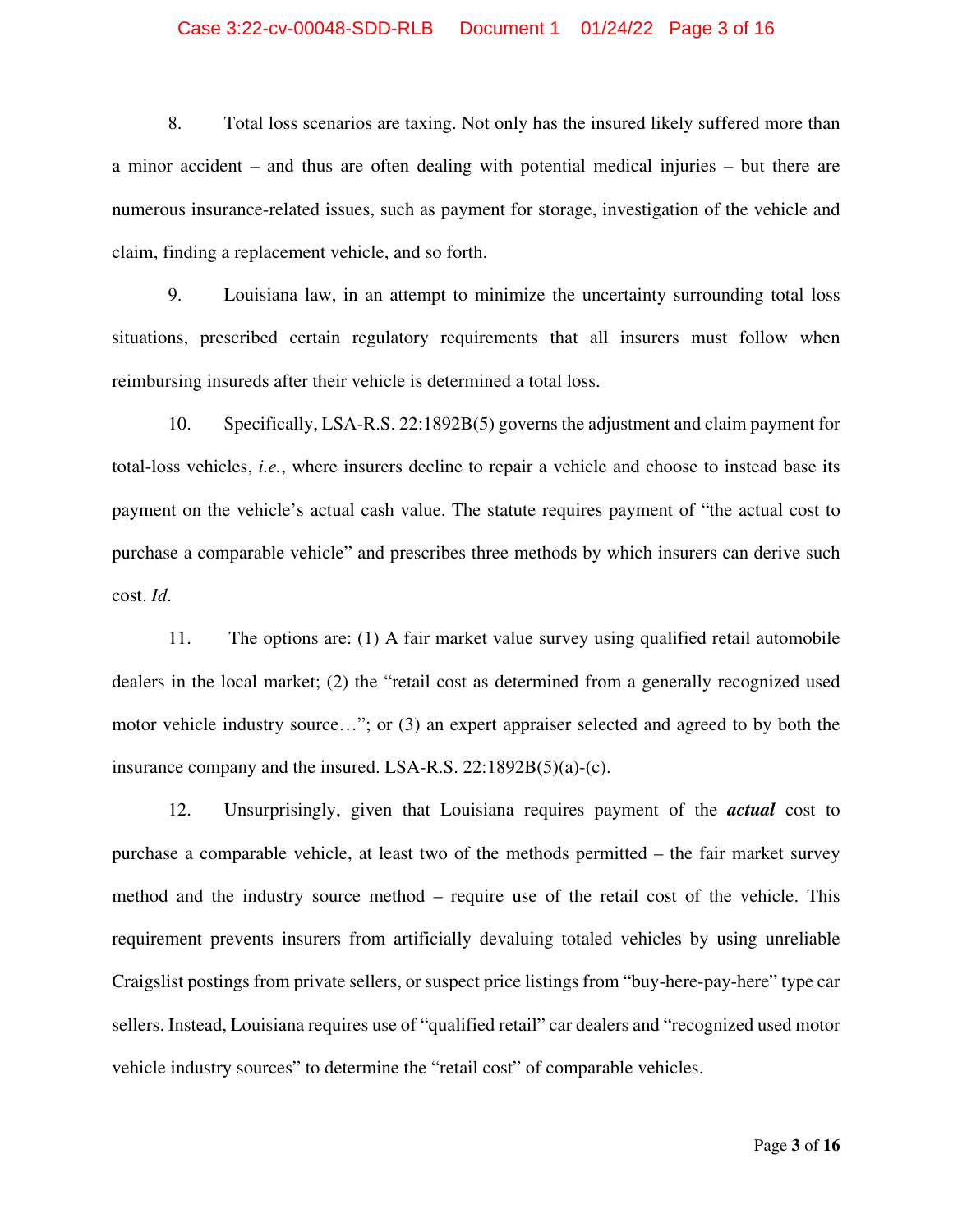#### Case 3:22-cv-00048-SDD-RLB Document 1 01/24/22 Page 4 of 16

13. Defendant, however, fails entirely to abide by such requirements, and, in so doing, breaches its contract with its insureds in bad faith and violates numerous Louisiana regulatory requirements.

14. In a blatant and unlawful effort to reduce its total-loss payments to insureds, Defendant, through its vendor, after the retail market value is determined, applies a deceptive and capricious "projected sold adjustment," in order to artificially lower the market value of the comparable vehicles and, thus, pay the Plaintiff an amount that is lower than required, in violation of the Policy and Louisiana law.

15. Specifically, Defendant purports to calculate the value of total-loss vehicles via a third-party vendor, Mitchell, through a system called the Mitchell Vehicle Valuation Report ("Mitchell"). The Mitchell system identifies the list price of comparable vehicles sold or listed for sale online. Mitchell then, at Defendant's directive, applies a deceptive and arbitrary "projected sold adjustment," which artificially reduces that "market value" of the comparable vehicles.

16. Upon information and belief, Defendant's "projected sold adjustment" is a blanket percentage reduction of the selling price of a comparable vehicle based on the listing price. Rather than basing their adjustment on any tangible features of the available vehicle which may relate to consumer negotiations, the "projected sold adjustment" is arbitrarily applied as a universal percentage reduction to any vehicle in a given price range. For example, and by way of illustration only, if a car is listed for sale at \$10,000, the vehicle could be reduced by 7%. Now if an identical vehicle of the same make, model year and trim is listed at \$15,000, the vehicle might be reduced by 10%, regardless of the fact that both vehicles shared the same make, model, year, and features. There is no rational explanation for why the two identical vehicles would be subject to such varied reductions in their selling price.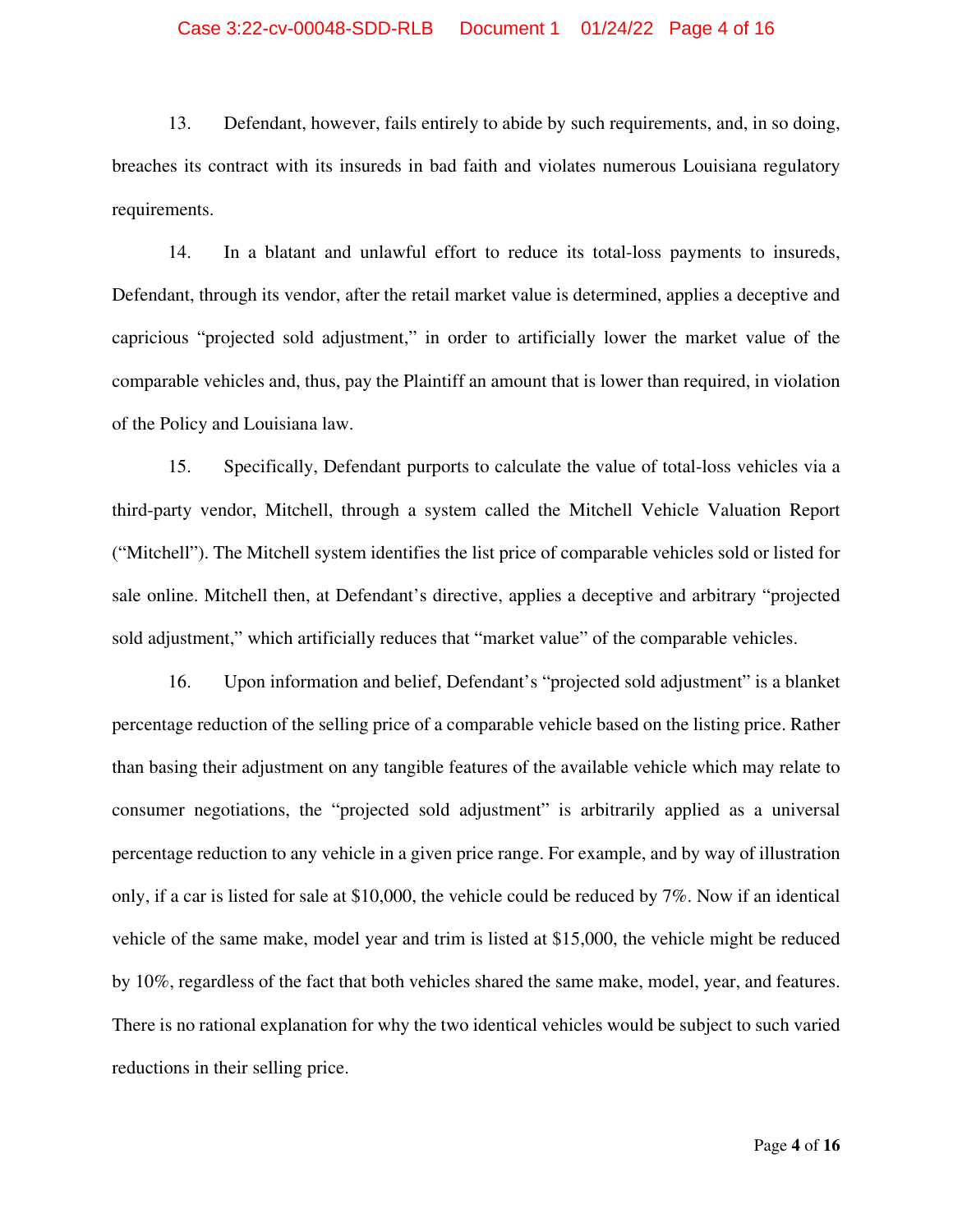#### Case 3:22-cv-00048-SDD-RLB Document 1 01/24/22 Page 5 of 16

17. Defendant's "projected sold adjustment" is arbitrary and unsupportable. Without providing support or data, Defendant represents that the "projected sold adjustment" reflects some sort of average difference between a dealer list price and "what the dealer would be willing" to sell it for. *See* Ex. B (Market Valuation Report) at 11 ("Projected Sold Adjustment – an adjustment to reflect consumer purchasing behavior (negotiating a different price than the listed price)."). However, an across-the-board 7-8% reduction on used vehicles' internet prices is not typical and does not reflect market realities, and neither Louisiana Law nor the Policy permit Defendant to make this arbitrary deduction.

18. Indeed, Defendant applies the "projected sold adjustment" without contacting the identified dealerships or considering whether the online retailer ever discounts its vehicles. Notably, in applying an across-the-board, percentage-based "projected sold adjustment" reduction, Defendant failed to consider that most used car dealerships banned price negotiation by implementing "no haggle" pricing<sup>[1](#page-4-0)</sup> or that (as discovery will show), given certain market forces, even the few car dealers that might negotiate prices listed in-person on car lots do not negotiate the price listed online.

19. By applying an arbitrary and unsupported "projected sold adjustment" to every comparable vehicle, Defendant fails to provide documentation to ensure statistically valid local market area values in clear violation of LSA-R.S. 22:1892B(5)(a)-(c).

20. Certainly, the arbitrary, capricious, and meretriciously labeled "projected sold adjustment" reduction cannot be a reflection of market realities given that, even accepting Defendant and its vendor's assertions at face value, it is based on national data, not market data.

<span id="page-4-0"></span><sup>1</sup> *See* https://www.carmax.com/about-carmax (last visited July 22, 2021) ("our 'no-haggle' prices transformed car buying and selling from a stressful, dreaded event into the honest, straightforward experience all people deserve.").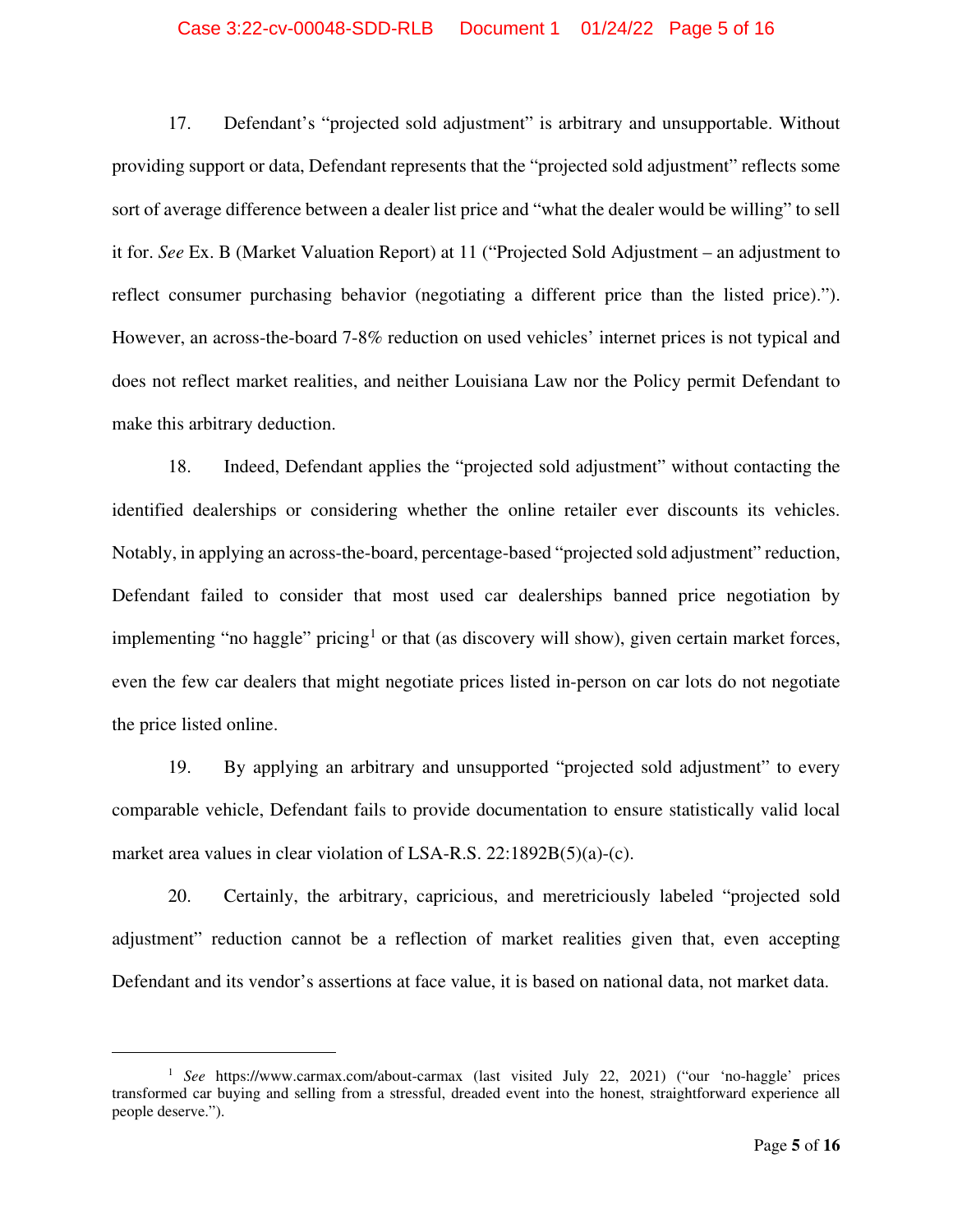#### Case 3:22-cv-00048-SDD-RLB Document 1 01/24/22 Page 6 of 16

21. Plaintiff does not contest Defendant's representations of the listed price of comparable vehicles. Plaintiff does not contest the value assigned to differences in trim, condition, mileage, packages, and equipment between comparable vehicles and the total-loss vehicle. Plaintiff solely contests that Defendant instructed Mitchell to apply an arbitrary, capricious, and invalid "projected sold adjustment" across-the-board.

22. Notably, and for reasons unknown, Defendant does not instruct Mitchell to apply a "projected sold adjustment" to comparable vehicles in all states in which it operates. Many other insurers who use Mitchell do not instruct Mitchell to apply "projected sold adjustments" to comparable vehicles.

#### **PLAINTIFF'S ACCIDENT AND VALUATION**

23. At all times relevant, Plaintiff was insured under a policy of insurance issued by Defendant for a 2014 Chevrolet Cruze. *See* Exh. A (Policy).

24. On or about May 8, 2019, Plaintiff's vehicle sustained damage. After Plaintiff submitted a physical damage claim, Defendant declined to pay to repair the vehicle and elected to determine it was a total-loss.

25. Defendant, through the Mitchell system, purportedly determined that the market vehicle value was \$7,325.11, to which Defendant subtracted the deductible for a total of \$6,485.11. *See* Exh. B (Market Valuation Report) at 1.

26. The market valuation report listed values of ten different comparable vehicles and shows that Defendant and its vendor applied a "projected sold adjustment" of approximately 7-8% to three of the four comparable vehicles without itemizing or explaining the basis of each adjustment and/or how the value of the deduction was determined. *See id.* at 6-10.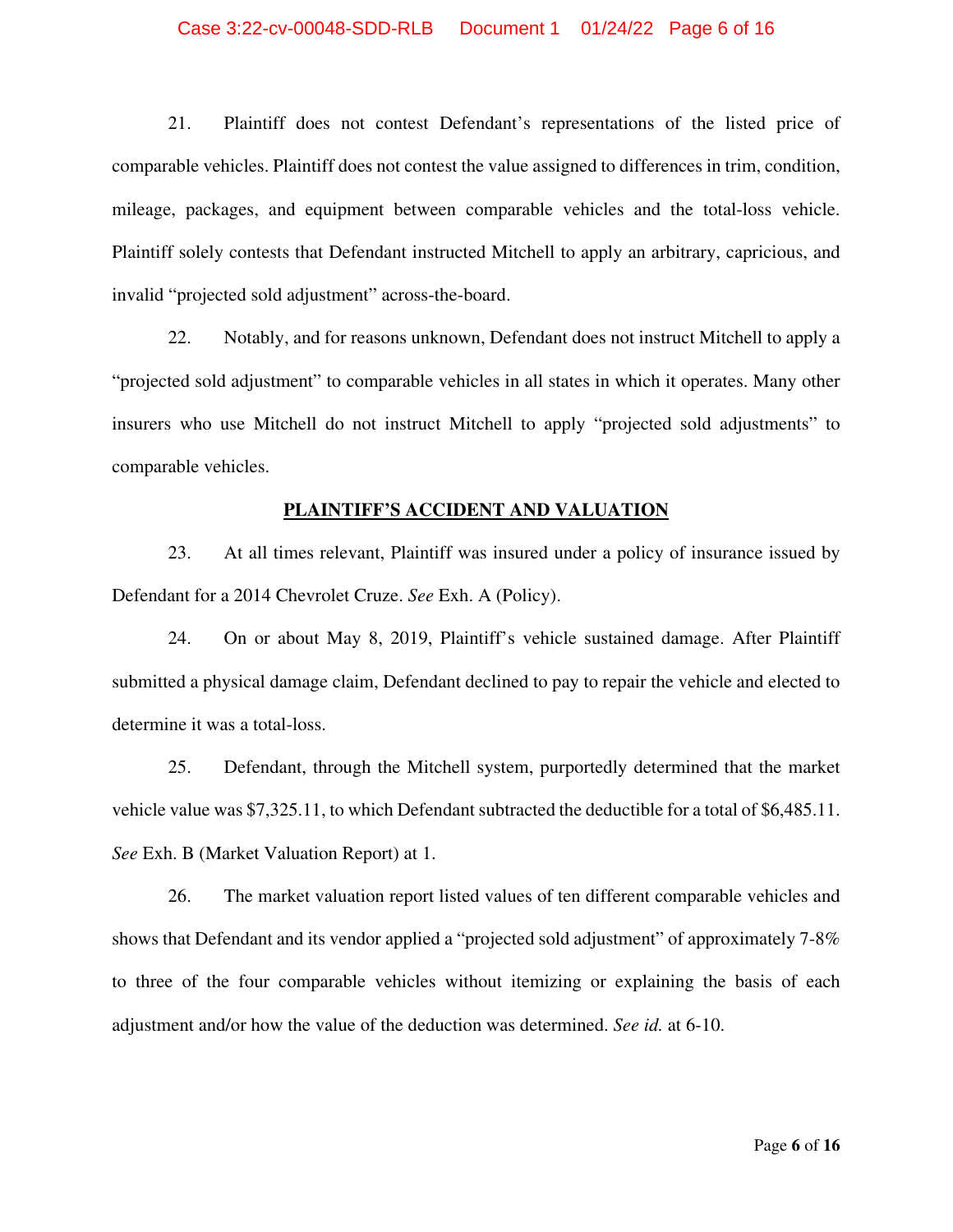#### **DEFENDANT DOES NOT ABIDE BY LSA-R.S. 22:1892B(5)(b)**

27. The Mitchell system used by Defendant is also not a "generally recognized used *motor vehicle* industry source" within the meaning of § 22:1892B(5)(b). The Mitchell system is marketed solely to insurance companies, and is used by insurance companies, such as Defendant, to artificially and illegitimately deflate the value of total-loss vehicle in making total-loss claim payments.

28. The difference between a "motor vehicle industry source", designed to reflect an *accurate* vehicle value, and an insurance industry source, designed to find an artificially-low value favorable to insurance companies, is seen in Plaintiff's case, where an actual "motor vehicle industry source" identified the value of Plaintiff's vehicle as approximately \$3,000.00 higher than did Defendant.

# **DEFENDANT'S CONDUCT BREACHES ITS CONTRACTS AND VIOLATES LOUISIANA LAW**

29. Defendant is aware that the Mitchell valuation system results in unlawfully low vehicle valuations, and that, were Defendant to use a method prescribed by Louisiana law, the amounts paid to total-loss insureds would be significantly higher.

30. Because actual motor vehicle industry players and sources are aware of and accurately reflect the used vehicle market – which are then used by others in the industry, including car dealers, and relied upon by consumers – it is virtually impossible for a system designed to provide an artificially *lower* amount to indemnify insureds for their loss.

31. Defendant is aware that motor vehicle industry sources provide higher – and more accurate – vehicle values than Mitchell.

32. The arbitrary and capricious vehicle values provided by Mitchell is lower than "the actual cost to purchase" a vehicle of like kind and quality, and concomitantly lower than the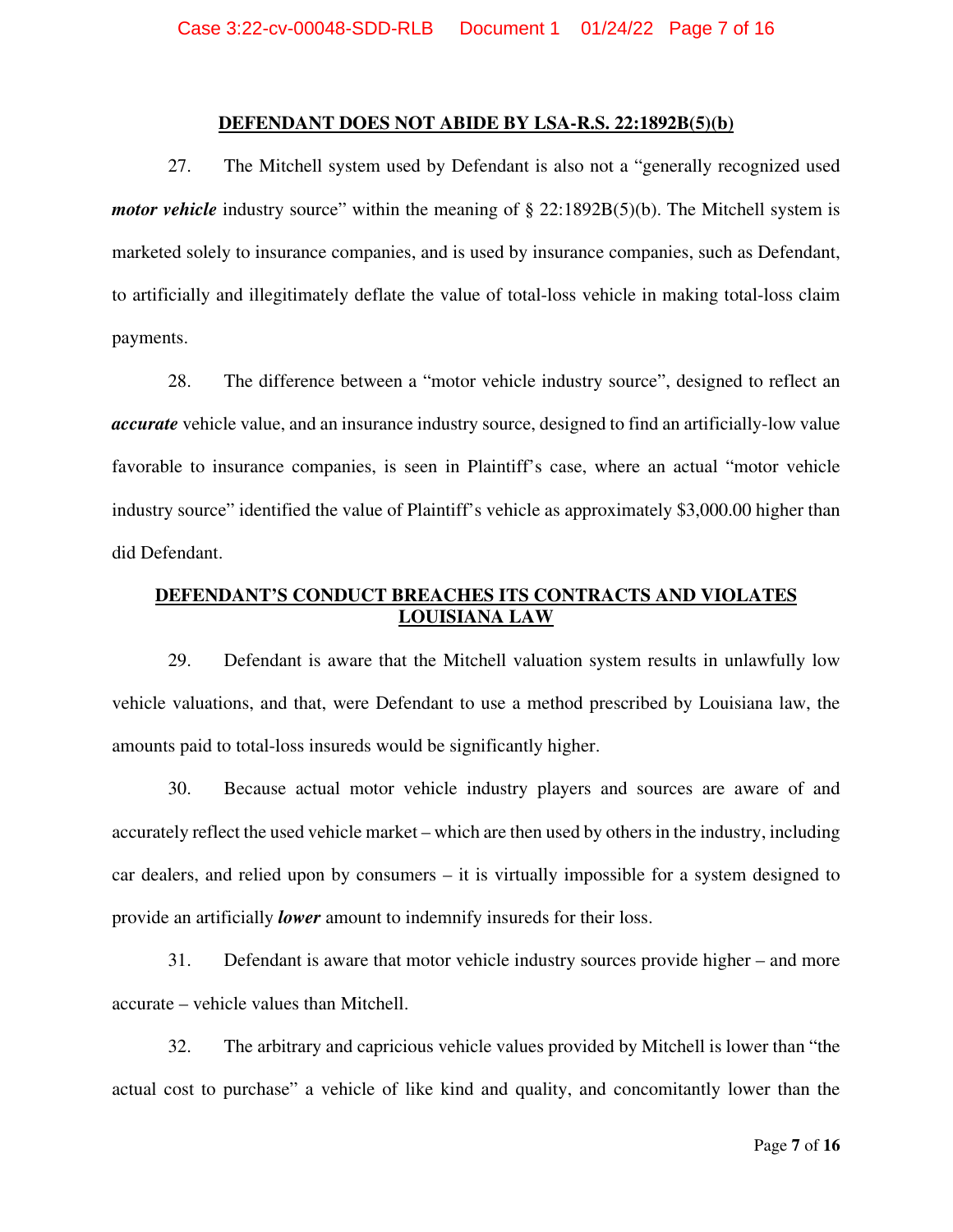#### Case 3:22-cv-00048-SDD-RLB Document 1 01/24/22 Page 8 of 16

vehicle's fair market retail cost. Moreover, it is lower than the vehicle's ACV, as reasonably understood under the Policy and as conformed to Louisiana law.

33. Defendant's failure to properly pay the actual cash value of an insured's loss constitutes a breach of contract. Defendant's use of a system that intentionally devalues total-loss vehicles constitutes a breach of contract.

34. Defendant breaches its contracts with insureds by refusing to utilize a legitimate method prescribed by LSA-R.S. 22:1892B(5), thereby refusing to pay the recognized "actual cost to purchase" or market retail cost as required by Louisiana law and its own Policy.

35. Moreover, the aforementioned conduct – and breaches of contract – are the result of actions that constitute bad faith, and are capricious and arbitrary in violation of Defendant's duties and obligations to its insureds.

36. As set forth above, Defendant violates LSA-R.S. 22:1892 because it does not utilize a recognized motor vehicle industry source. And even if Defendant did, its system is designed not to pay the "actual cost to purchase" or market retail cost for the total-loss vehicle.

37. Defendant's conduct set forth herein and use of the Mitchell system constitutes violations of La. R.S. §22:1973A in that Defendant violates its "duty of good faith and fair dealing" by failing to "adjust claims fairly and promptly and to make a reasonable effort to settle claims" with its insureds.

38. Upon information and belief, Defendant intentionally undervalues the total-loss claims, about which it knowingly and intentionally misinforms and misleads insureds concerning the Mitchell system, including the utilizations of adjustments, and otherwise violates its duty of good faith and fair dealing and Louisiana law.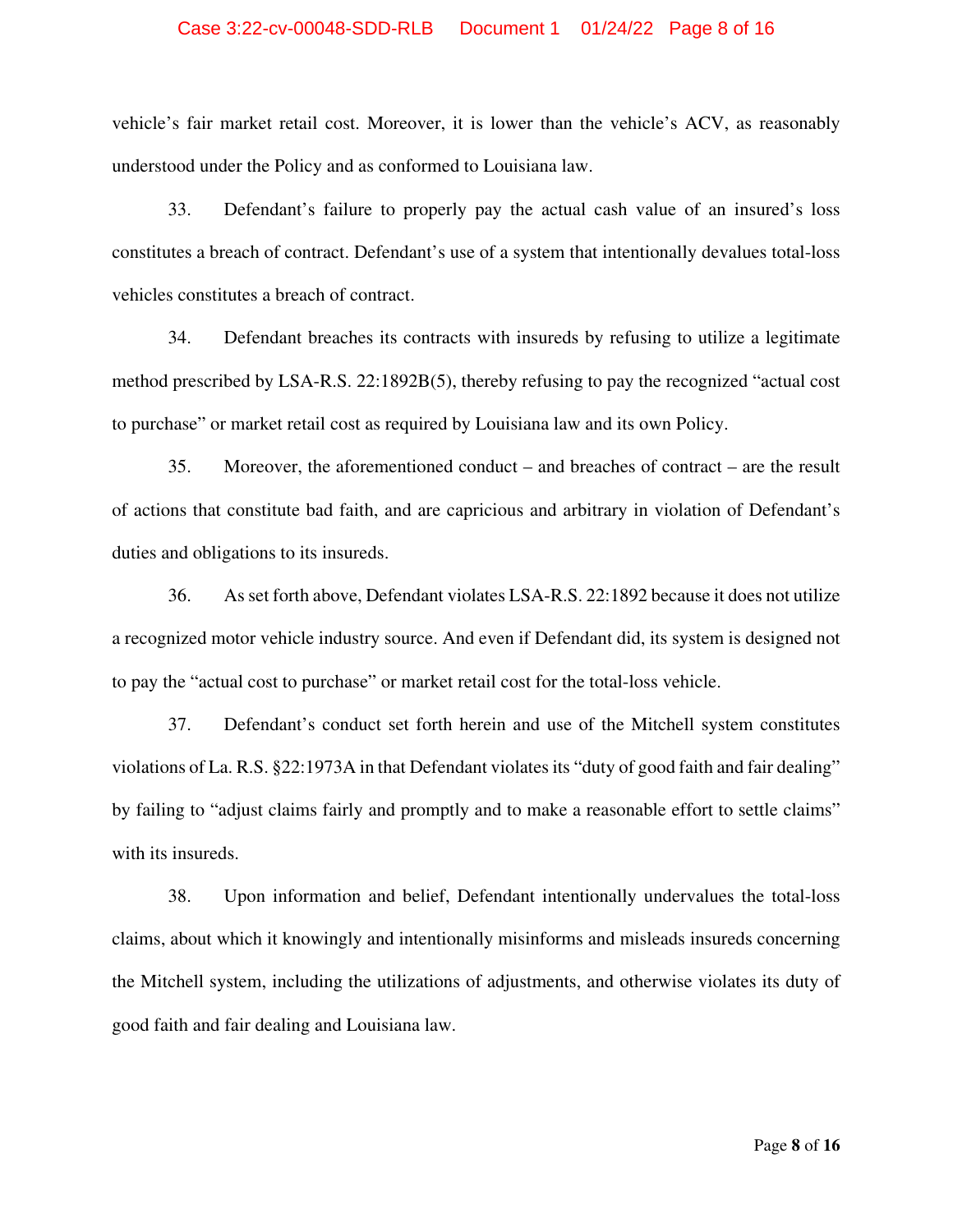39. Defendant's conduct set forth herein and use of the Mitchell system constitutes violations of La. R.S. § 22: 1973B(5) in that Defendant fails "to pay the amount of any claim due any person insured by the contract within sixty days after receipt of satisfactory proof of loss" and such failure is "arbitrary, capricious, or without probable cause."

40. Defendant's Policy, to the extent inconsistent, is conformed to comply with Louisiana law.

## **CLASS ACTION**

41. Pursuant to Fed. R. Civ. P. 23(a) and (b)(3), Plaintiff seeks to certify and represent the following Class:

> All Louisiana citizens insured by Defendant who, from the earliest allowable time through the date of a class certification order, received a first-party total loss valuation and payment on an automobile total loss claim that included a "projected sold adjustment" or similar adjustment.

42. Excluded from the Class are Defendant and its agents, employees, subsidiaries, parents, and related entities, as well as the Judge assigned to this case and his staff employees. Also excluded from the Class are the undersigned counsel and anyone employed in their law firms.

43. **Numerosity:** Although unable to allege a precise number of Class Members absent confirmatory discovery, upon information and belief, including investigation by the undersigned and examination of the premiums written by Defendant over the past ten years, Plaintiff believes that the number of members of the Class numbers in the thousands and perhaps tens of thousands, such that members of the Class are so numerous that joinder of all individual claims at issue is impracticable. Thus, the Class is sufficiently numerous within the meaning of Rule  $23(a)(1)$ .

44. **Commonality:** This litigation raises common questions of law and fact subject to common resolution within the meaning of Rule  $23(a)(2)$ , including: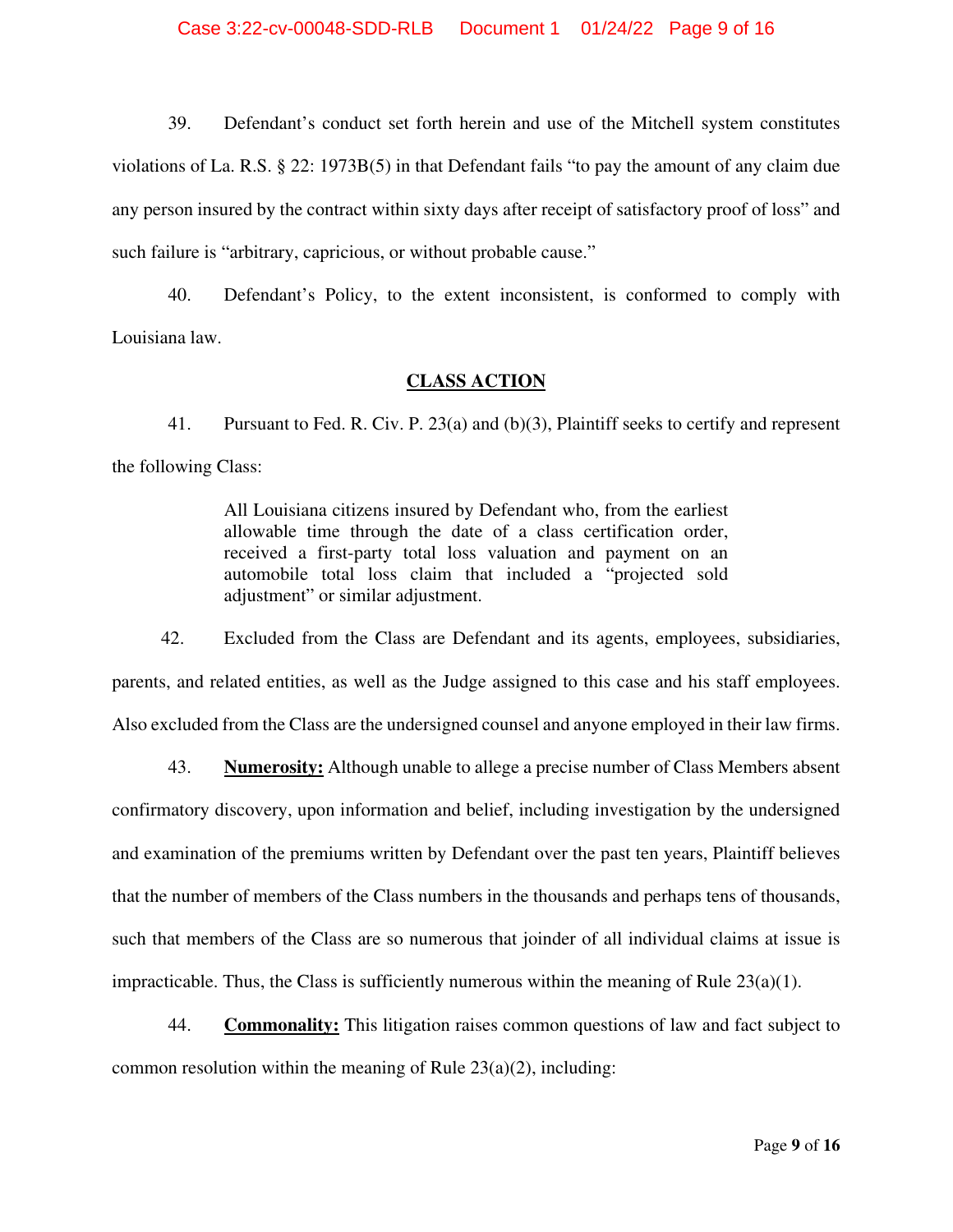- a. whether Defendant's practice of applying a "projected sold adjustment" when determining the market value of Class members' vehicles, and its failure to disclose same would deceive a reasonable consumer;
- b. whether Defendant's practice of applying a "projected sold adjustment" when determining the market value of Class members' vehicles would be considered material by a reasonable consumer;
- c. whether Defendant's conduct breached its contracts with Plaintiff and the other Class members;
- d. whether Defendant's conduct breached the covenant of good faith and fair dealing with Plaintiff and the other Class members;
- e. whether Defendant's practice of applying a "projected sold adjustment" violates LSA-R.S. 22:1793 and/or LSA-R.S. 22:1892.
- f. whether Plaintiff and the Class are entitled to injunctive relief; and
- g. whether Plaintiff and the Class are entitled to damages and the measure of damages owed to them.

45. **Typicality:** Plaintiff's claims and the defenses thereto are typical of members of the Class within the meaning of Rule  $23(a)(3)$ . Defendant injured Plaintiff and members of the Class through uniform misconduct and Plaintiff's legal claims arise from the same core practices. Plaintiff suffered the same harm as all Class Members and Plaintiff's interests are identical to those of the other Class Members.

46. **Adequacy:** Plaintiff will adequately – and zealously – protect the interests of members of the Class. Plaintiff is unaware of any interest in conflict with those of the Class, and Plaintiff and the undersigned have sufficient and adequate resources to prosecute this claim.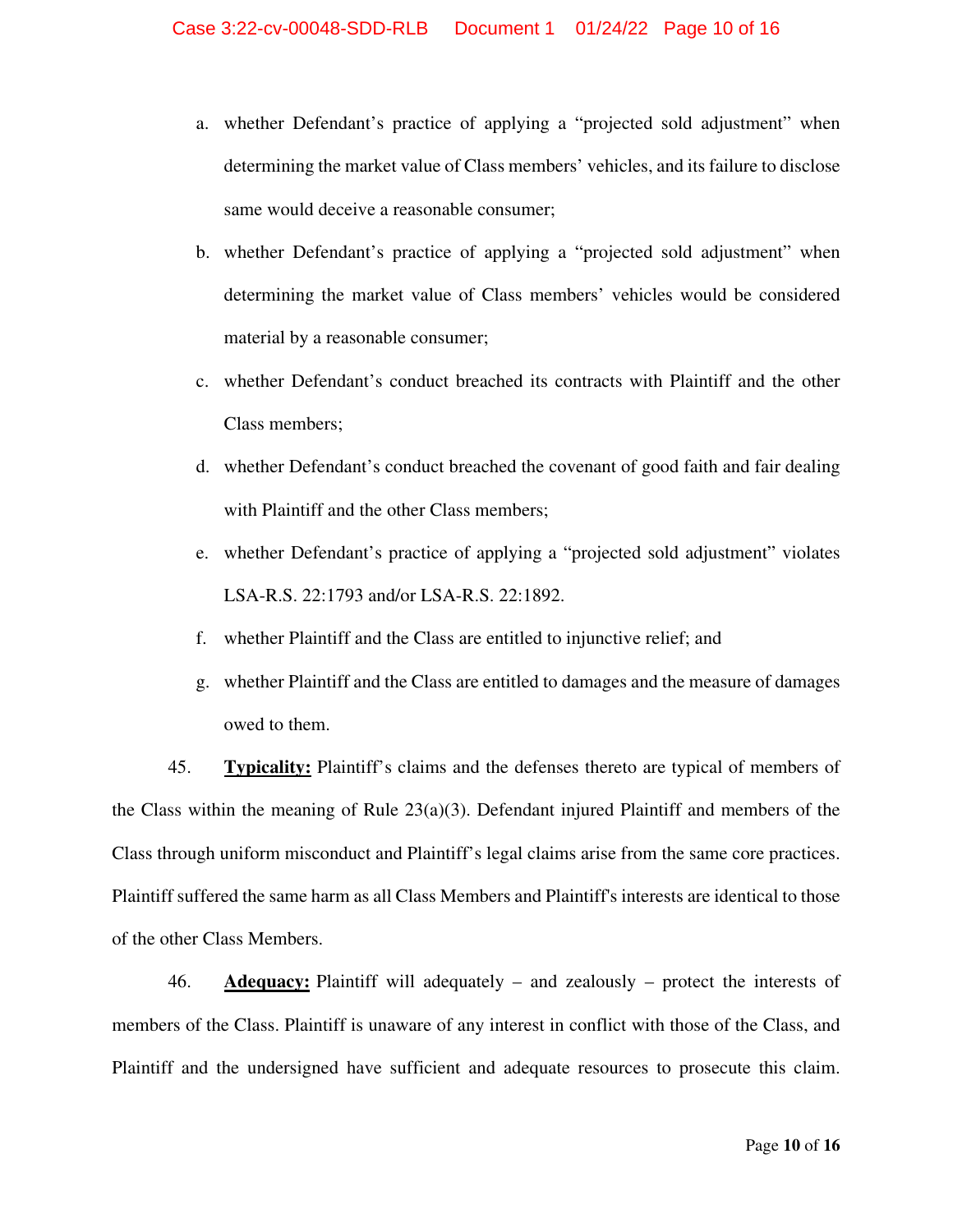#### Case 3:22-cv-00048-SDD-RLB Document 1 01/24/22 Page 11 of 16

Plaintiff is sufficiently knowledgeable concerning the subject matter at issue and is committed to protecting putative class members from any unfair or harmful conduct. Moreover, Plaintiff has retained the undersigned as counsel, who, collectively, have successfully litigated hundreds of class actions, many of which in the insurance context, through settlement and litigated judgments. Included in the undersigned are Louisiana counsel who not only have significant experience in class litigation, but are well-versed in the idiosyncrasies and particularities of Louisiana law and local rules and procedures. As such, the adequacy requirement of Rule  $23(a)(4)$  is satisfied.

47. **Superiority:** Class treatment is superior to any other viable alternative method of adjudication within the meaning of Rule 23(b)(3), in that:

- a. Neither the size of the Class, nor any other factor, make it likely that difficulties will be encountered in the management of this Class as a class action;
- b. The prosecution of separate actions by individual Class Members, or the individual joinders of all Class Members in this action, is impracticable and would create a significant and unnecessary burden on the resources of the courts and could result in inconsistent adjudication, while a single class action can determine, with judicial economy, the rights of each member of the Class;
- c. Because of the disparity of resources available to Defendant versus those available to individual members of the Class, prosecution of separate actions would work a financial hardship;
- d. The conduct of this action as a class action conserves the resources of the parties and the court system and protects the rights of each Class Member and meets all due process requirements. A class action is also superior to the maintenance of these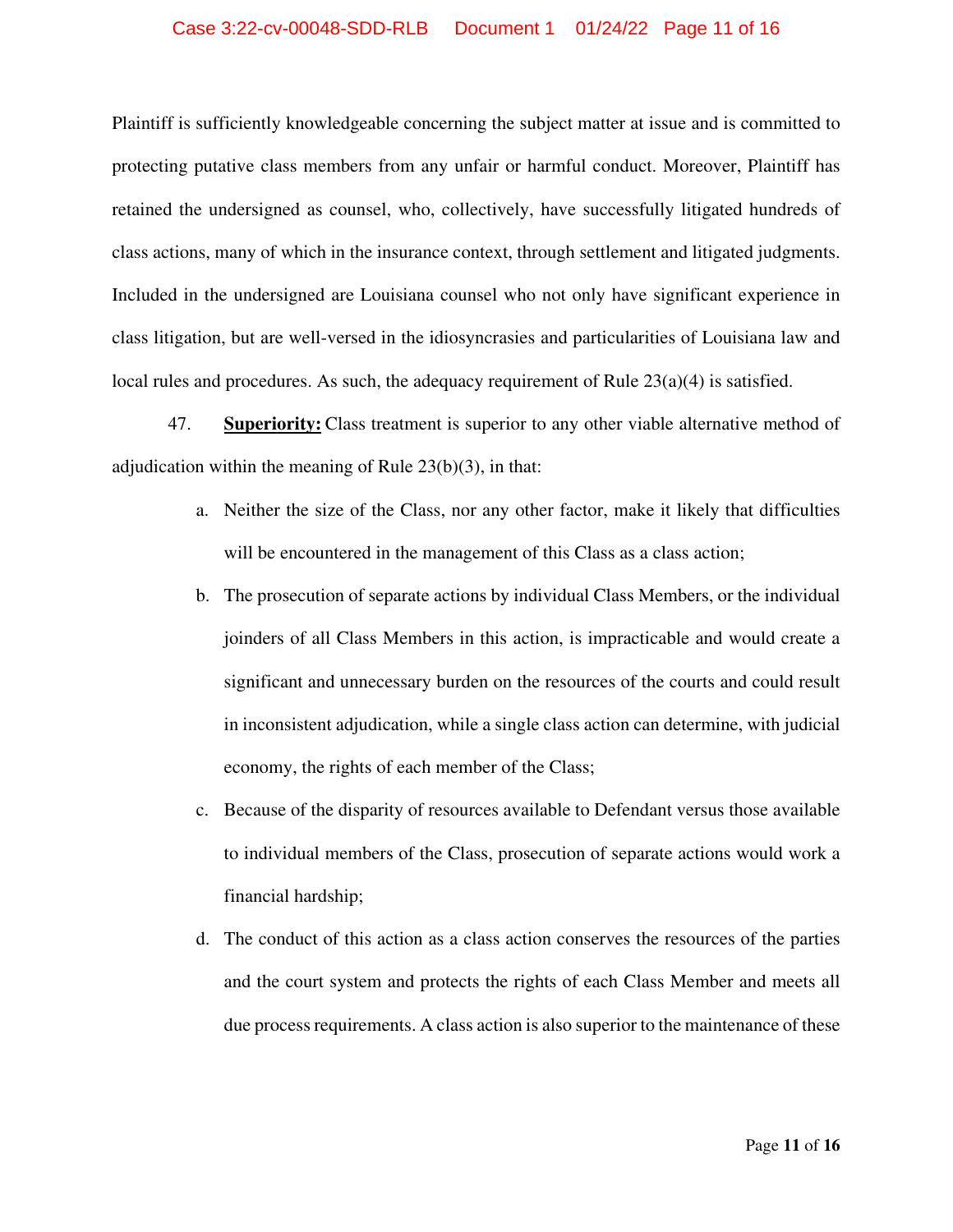claims on an individual basis when all actions arise out of the same circumstances and course of conduct; and

e. Because the claims are relatively small compared to the cost, time, and expense of litigation, individual actions will be rendered financially impractical, if not impossible.

48. Class members can be identified and ascertained through objective criteria within Defendant's own possession.

# **COUNT I: BREACH OF CONTRACT**

49. Paragraphs 1-48 are hereby incorporated by reference.

50. This Count is brought by Plaintiff individually and on behalf of the Class.

51. Plaintiff and all members of the putative Class paid all premiums and otherwise satisfied all conditions precedent, as evidenced by, *inter alia*, the fact that Defendant determined the claims were covered claims.

52. Given the duties and obligations imposed by the terms and conditions of the form insurance contract, interpreted in light of and (if necessary) conformed to Louisiana law, Defendant's use of the Mitchell valuation system constituted a breach of contract.

53. Defendant also breached its contracts with Plaintiff and the members of the Class by applying these "projected sold adjustments" and thus failing to pay Plaintiff and each of the other Class members the promised ACV of their total loss vehicles.

54. Moreover, the conduct set forth herein was knowingly capricious and illegitimate, and otherwise constituted bad faith.

55. Plaintiff and putative members of the Class were damaged by Defendant's breaches of contract in amounts that will be demonstrated according to proof.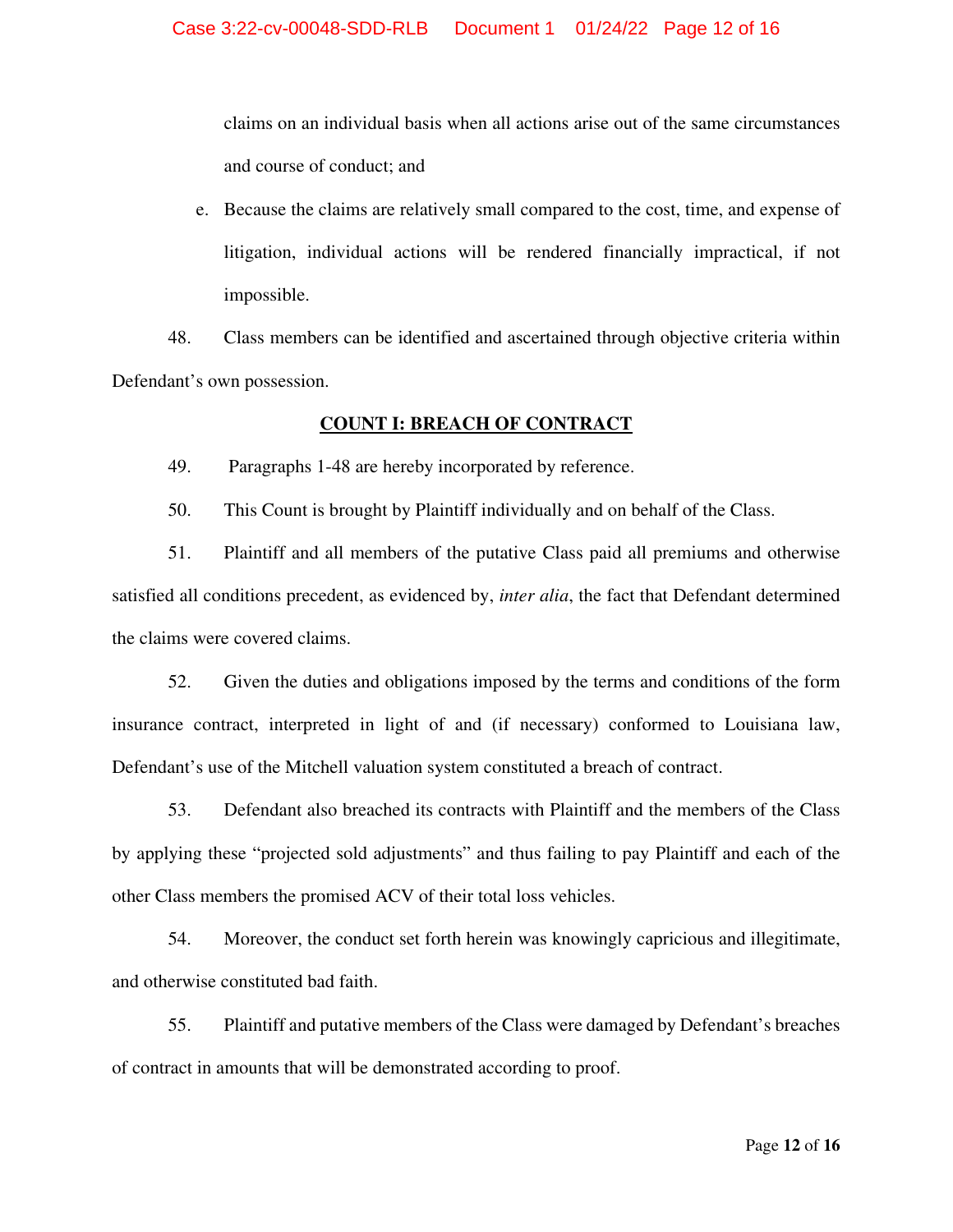56. Plaintiff and putative members of the Class are entitled to compensatory damages, penalties, costs, attorneys' fees, and all other relief allowable by law and/or that this Court deems just and proper.

## **COUNT II: VIOLATIONS OF LSA-R.S. 22:1793**

57. Paragraphs 1-48 are hereby incorporated by reference.

58. This Count is brought by Plaintiff individually and on behalf of the Class.

59. As set forth herein, Defendant knowingly and/or intentionally undervalued totalloss vehicle property damage claims. Defendant did so notwithstanding its knowledge that use of legitimate used motor vehicle sources would have resulted in an accurate and fair valuation for its insureds.

60. The conduct set forth herein violated Defendant's duties of good faith and the requirements prescribed by Louisiana law.

61. Defendant's utilization of the Mitchell valuation system violated LSA-R.S. 22:1892.

62. As to Plaintiff and members of the putative Class, Defendant failed to fairly and promptly adjust claims and failed to make a reasonable efforts to settle claims with its insureds, which constitutes a violation of its good faith duties.

63. Similarly, Defendant failed to pay the amount of claims due its insureds within the statutorily-prescribed time of sixty days. Moreover, such failure, as outlined herein, was "arbitrary, capricious, or without probable cause."

64. As such, Plaintiff and members of the Class are entitled to all damages, penalties, attorney fees, costs, and relief permitted by law and deemed by this Court to be just and proper.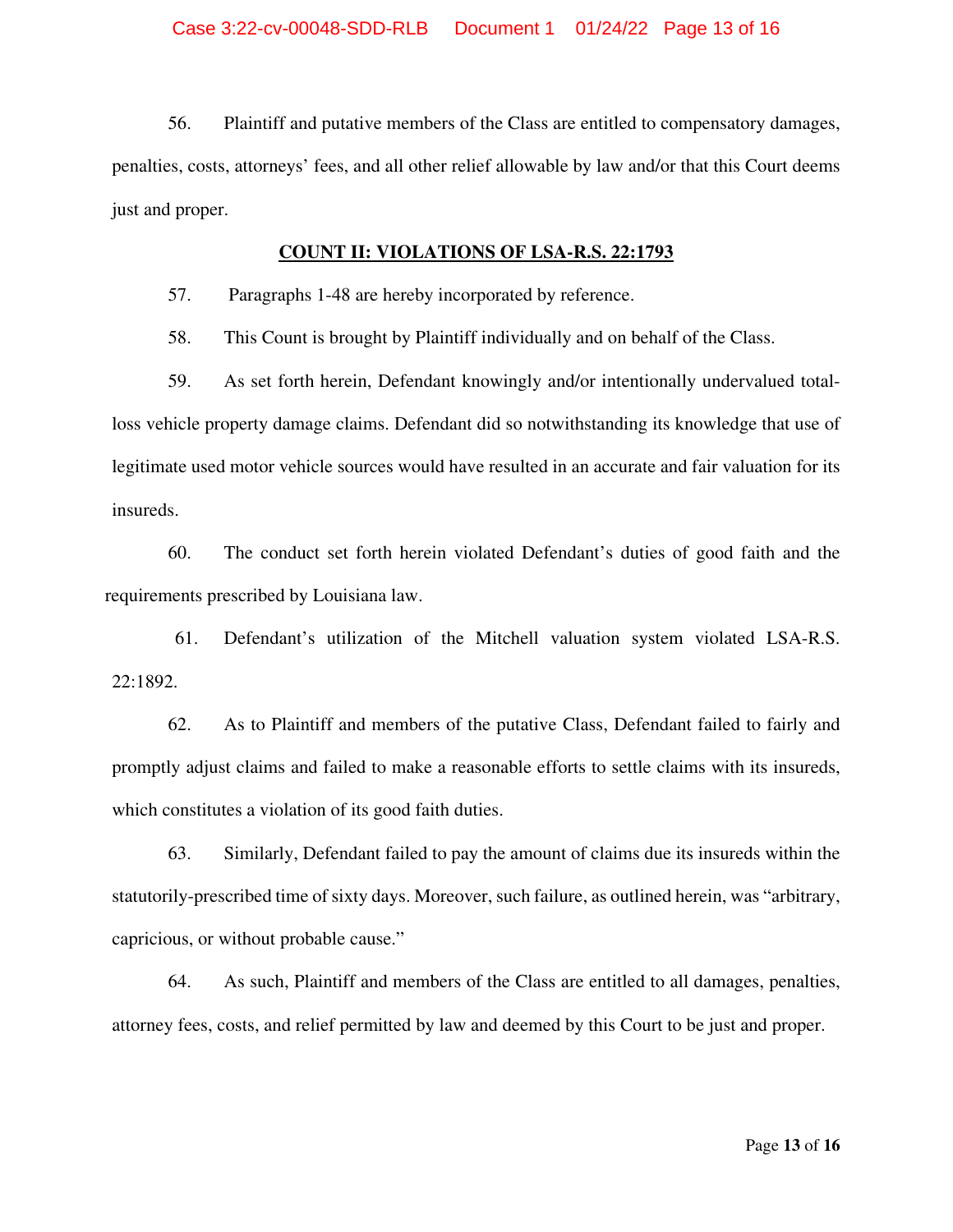# **COUNT III: PENALTIES AND EXPENSES OF LITIGATION**

65. Paragraphs 1-64 are hereby incorporated by reference.

66. This Count is brought by Plaintiff individually and on behalf of the Class.

67. Defendant has acted in bad faith, been stubbornly litigious, and caused Plaintiff and Class Members unnecessary trouble and expense by failing to comply with the clear requirements of its policies and Louisiana law.

68. Plaintiff and Class Members are entitled to, and expressly pray for, expenses of litigation, all allowable penalties, and all attorneys' fees and costs pursuant to La. R.S. §22:1892(B)(1), including 50% of damages found or \$1,000.00.

# **COUNT IV: VIOLATION OF DUTY OF GOOD FAITH AND FAIR DEALING**

- 69. Paragraphs 1-64 are hereby incorporated by reference.
- 70. This Count is brought by Plaintiff individually and on behalf of the Class.

71. Defendant's practice of applying "projected sold adjustments" is capricious, illegitimate, and in violation of its obligation, contractually and under La. R.S. 22:1973, to abide by its duty of good faith and fair dealing.

72. To the extent that Defendant has any discretion in how to order adjustments, that Defendant always exercises such discretion to its own advantage and to its insureds' disadvantage is a violation of its duty of good faith and fair dealing.

73. As a result, Plaintiff and members of the putative Class are entitled to compensatory damages, along with all penalties, attorneys' fees, costs, expenses, and any other relief allowable by law and/or that this Court deems just and proper.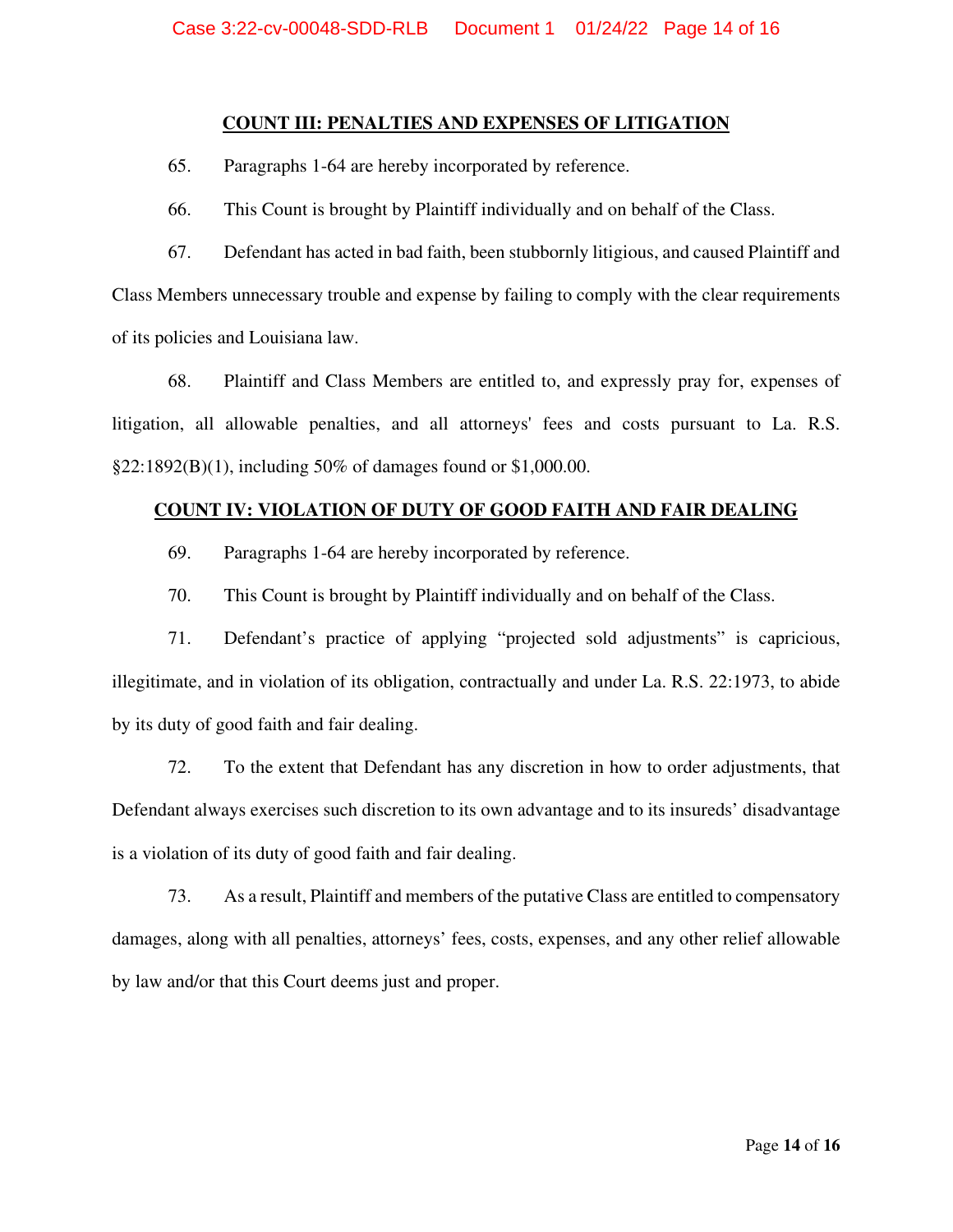#### **PRAYER FOR RELIEF**

**WHEREFORE**, Plaintiff, individually, and on behalf of the Class of other persons similarly situated, prays that, after due proceedings had, there by judgment rendered herein in favor of Plaintiff and the Class, and against Defendant Progressive Paloverde Insurance Company as follows:

- a) For an order certifying this action as a class action on behalf of the Class, with Plaintiff serving as representative of the Class and with the undersigned serving as Class Counsel;
- b) For notice to be sent to the Class in a form and manner that comports with due process and is approved by the Court;
- c) For an award of compensatory damages in amounts owed pursuant to the policies of insurance and Louisiana law;
- d) For all penalties, expenses, and relief allowable by law;
- e) For all other damages according to proof;
- f) For an award of attorneys' fees and expenses pursuant to La. R.S. §22:1892(B)(1) and/or La. R.S. §22:1973 or other applicable law;
- g) For costs of suit incurred herein;
- h) For pre-judgment and post-judgment interests on any amounts awarded; and
- i) For such other general and/or equitable relief to which the Plaintiff and/or the Class may be entitled that this Court deems just and proper.